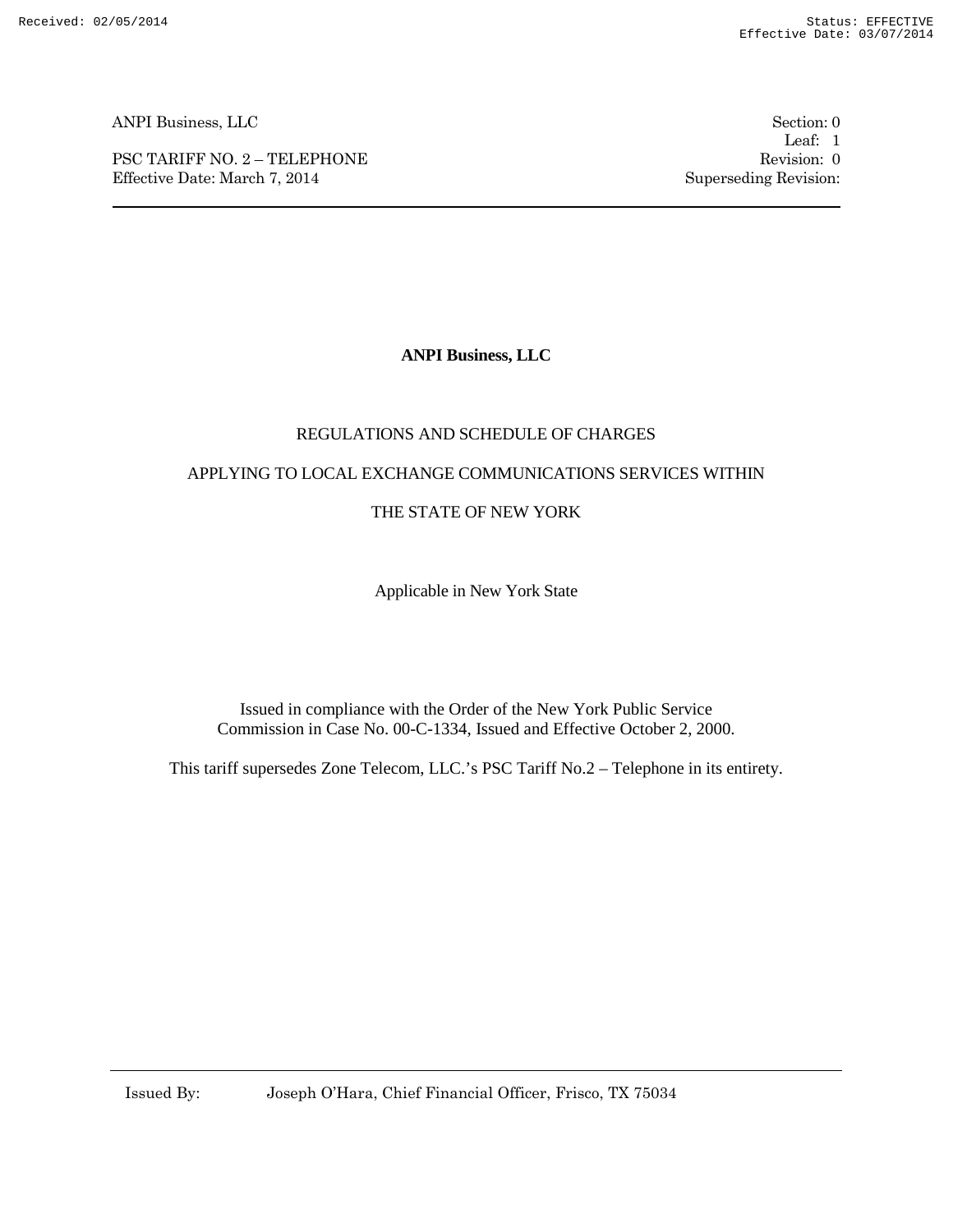PSC TARIFF NO. 2 – TELEPHONE Effective Date: August 17, 2012 Superseding Revision: 0

Leaf: 2<br>Revision: 1

### CHECK SHEET

Pages in this tariff are effective as of the date shown at the bottom of the respective page. Original and revised pages are listed below and reflect all changes from the original tariff.

| Page           | <b>Revisions</b> | Page     | <b>Revisions</b> | Page     | <b>Revisions</b> |
|----------------|------------------|----------|------------------|----------|------------------|
| Title          | Original         | $2 - 14$ | Original         | $5 - 12$ | Original         |
| $\mathbf{2}$   | Original         | $2 - 15$ | Original         | $5-13$   | Original         |
| 3              | Original         | $2-16$   | Original         | $6-1$    | Original         |
| $\overline{4}$ | Original         | $2 - 17$ | Original         | $7-1$    | Original         |
| 5              | Original         | $2 - 18$ | Original         | $7 - 2$  | Original         |
| 6              | Original         | $2-19$   | Original         | $7 - 3$  | Original         |
| $\overline{7}$ | Original         | $2 - 20$ | Original         | $7 - 4$  | Original         |
| 8              | Original         | $2 - 21$ | Original         | $7 - 5$  | Original         |
| 9              | Original         | $2 - 22$ | Original         | $7 - 6$  | Original         |
| 10             | Original         | $2 - 23$ | Original         | $7 - 7$  | Original         |
| 11             | Original         | $2 - 24$ | Original         | $7 - 8$  | Original         |
| 12             | Original         | $2 - 25$ | Original         | $7-9$    | Original         |
| 14             | Original         | $2 - 26$ | Original         | $7 - 10$ | Original         |
| 15             | Original         | $2 - 27$ | Original         | $8 - 1$  | Original         |
| 16             | Original         | $2 - 28$ | Original         | $8-2$    | Original         |
| 17             | Original         | $2 - 29$ | Original         | $8-3$    | Original         |
| 18             | Original         | $2 - 30$ | Original         | $8-4$    | Original         |
| 19             | Original         | $2 - 31$ | Original         | $8 - 5$  | Original         |
| 20             | Original         | $3-1$    | Original         | $8 - 6$  | Original         |
| $1-1$          | Original         | $3-2$    | Original         | $8-7$    | Original         |
| $1 - 2$        | Original         | $3 - 3$  | Original         | $8 - 8$  | Original         |
| $2 - 1$        | Original         | $3-4$    | Original         | 8-9      | Original         |
| $2 - 2$        | Original         | $4 - 1$  | Original         | $8 - 10$ | Original         |
| $2 - 3$        | Original         | $5-1$    | Original         | $8 - 11$ | Original         |
| $2 - 4$        | Original         | $5-2$    | Original         | $8 - 12$ | Original         |
| $2 - 5$        | Original         | $5 - 3$  | Original         | $9-1$    | Original         |
| $2 - 6$        | Original         | $5-4$    | Original         | $9 - 2$  | Original         |
| $2 - 7$        | Original         | $5 - 5$  | Original         | $9 - 3$  | Original         |
| $2 - 8$        | Original         | $5-6$    | Original         | $9-4$    | Original         |
| $2-9$          | Original         | $5 - 7$  | Original         | $9 - 5$  | Original         |
| $2 - 10$       | Original         | $5 - 8$  | Original         | $10-1$   | Original         |
| $2 - 11$       | Original         | $5-9$    | Original         | $10-2$   | Original         |
| $2 - 12$       | Original         | $5 - 10$ | Original         | $10-3$   | Original         |
| $2 - 13$       | Original         | $5 - 11$ | Original         | $10 - 4$ | Original         |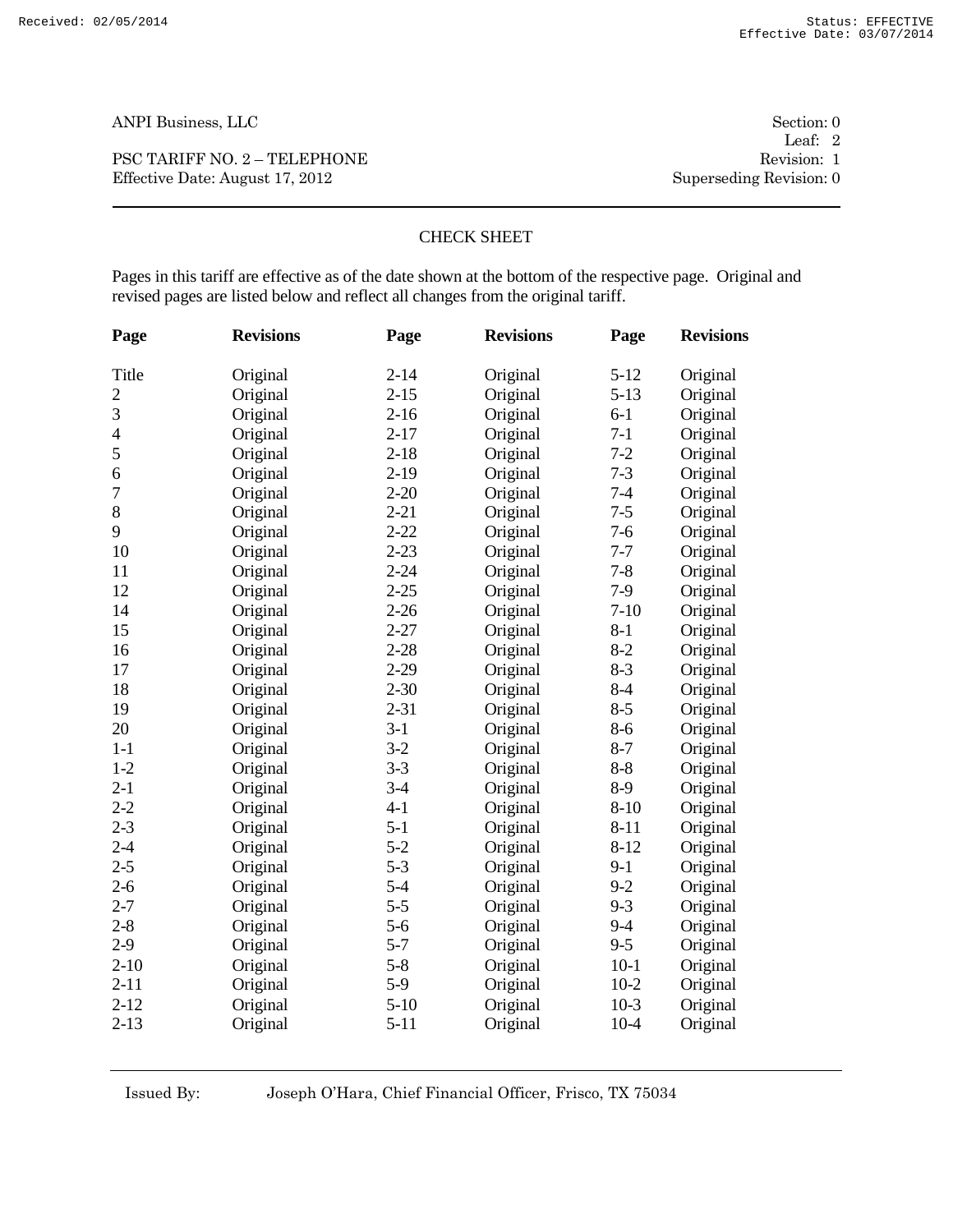PSC TARIFF NO. 2 – TELEPHONE Revision: 0 Effective Date: March 7, 2014 Superseding Revision:

Leaf: 3

# CHECK SHEET (cont.)

| Page      | <b>Revisions</b> | Page      | <b>Revisions</b> |
|-----------|------------------|-----------|------------------|
| $10-5$    | Original         | 10-39     | Original         |
| $10-6$    | Original         | 10-40     | Original         |
| $10-7$    | Original         | 10-41     | Original         |
| $10-8$    | Original         | $11 - 1$  | Original         |
| $10-9$    | Original         | $11-2$    | Original         |
| $10 - 10$ | Original         | $11-3$    | Original         |
| $10 - 11$ | Original         | $11-4$    | Original         |
| $10 - 12$ | Original         | $11-5$    | Original         |
| $10-13$   | Original         | $11-6$    | Original         |
| $10 - 14$ | Original         | $11 - 7$  | Original         |
| $10-15$   | Original         | $11 - 8$  | Original         |
| $10 - 16$ | Original         | 11-9      | Original         |
| $10-17$   | Original         | $11 - 10$ | Original         |
| 10-18     | Original         | 11-11     | Original         |
| 10-19     | Original         | 11-12     | Original         |
| $10 - 20$ | Original         | 11-13     | Original         |
| $10-21$   | Original         | 11-14     | Original         |
| 10-22     | Original         |           |                  |
| $10-23$   | Original         |           |                  |
| 10-24     | Original         |           |                  |
| $10-25$   | Original         |           |                  |
| 10-26     | Original         |           |                  |
| 10-27     | Original         |           |                  |
| 10-28     | Original         |           |                  |
| 10-29     | Original         |           |                  |
| 10-30     | Original         |           |                  |
| 10-31     | Original         |           |                  |
| 10-32     | Original         |           |                  |
| 10-33     | Original         |           |                  |
| 10-34     | Original         |           |                  |
| 10-35     | Original         |           |                  |
| 10-36     | Original         |           |                  |
| 10-37     | Original         |           |                  |
| 10-38     | Original         |           |                  |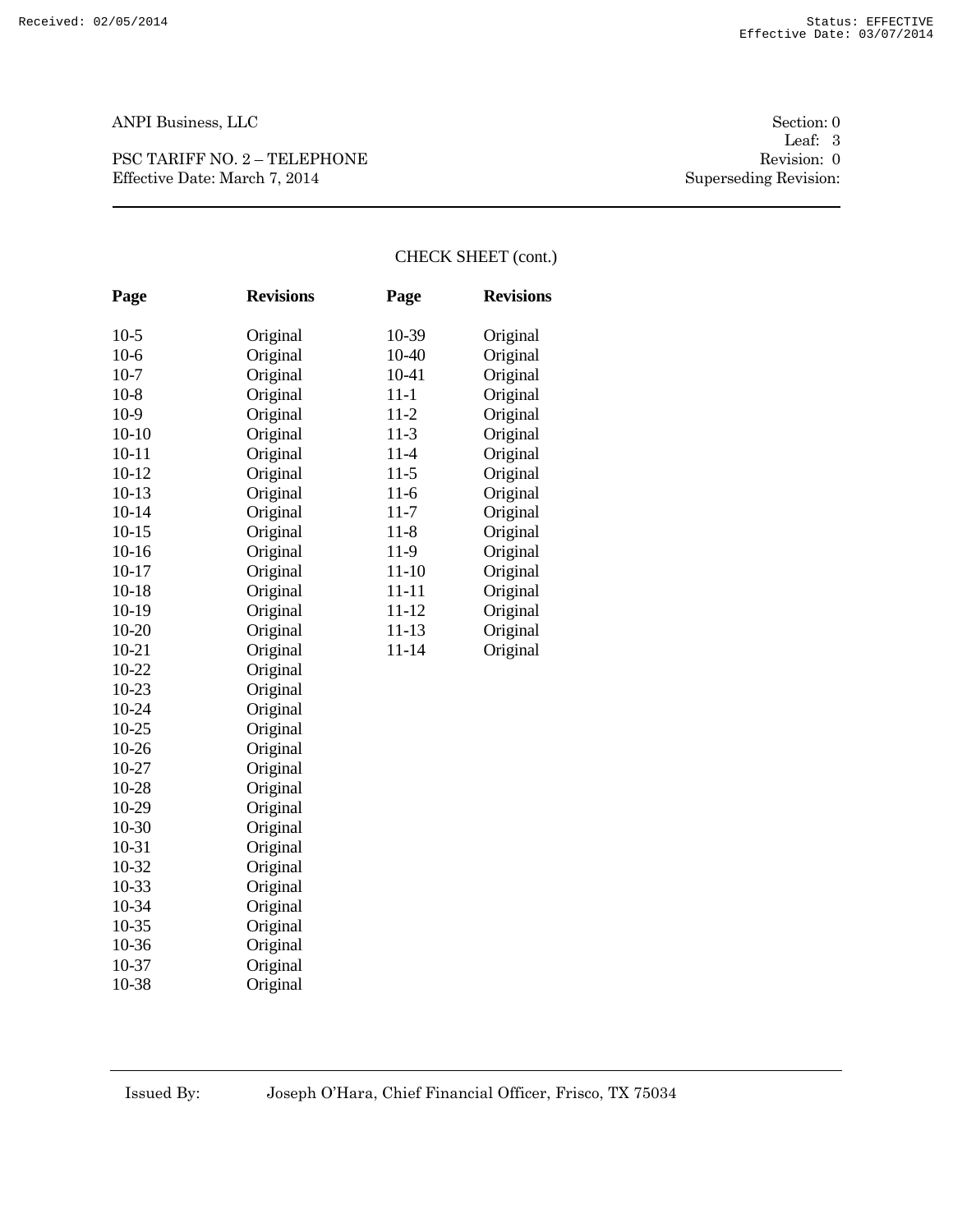ANPI Business, LLC

PSC TARIFF NO. 2 - TELEPHONE Effective Date: March 7, 2014

Section: 0 Leaf: 4 Revision: 0 Superseding Revision:

## **TABLE OF CONTENTS**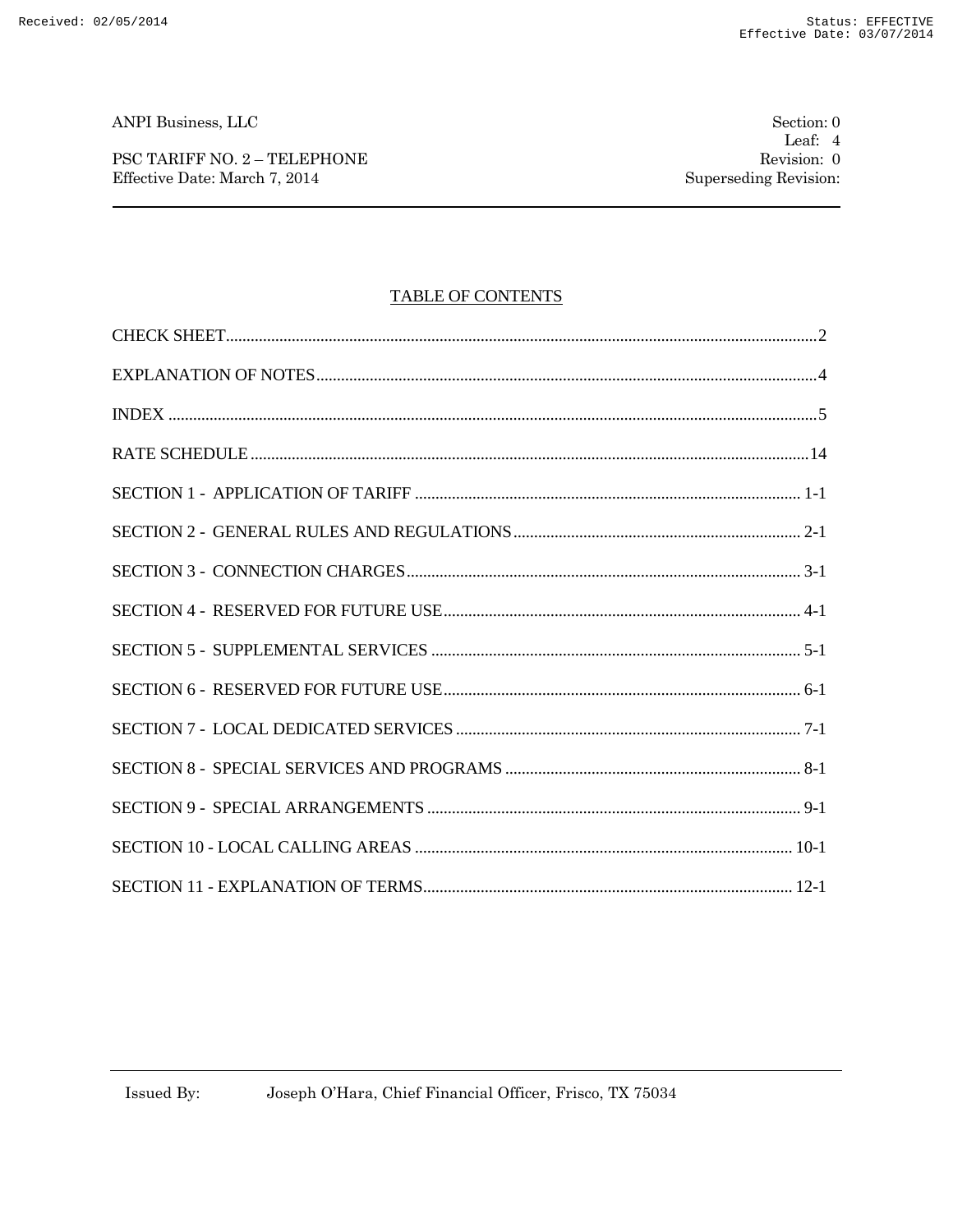PSC TARIFF NO. 2 – TELEPHONE Revision: 0 Effective Date: March 7, 2014 Superseding Revision:

Leaf: 5

# EXPLANATION OF NOTES

- (C) Indicates Changed Regulation
- (D) Indicates Discontinued Rate or Regulation
- (I) Indicates Rate Increase
- (M) Indicates Move in Location of Text
- (N) Indicates New Rate or Regulation
- (R) Indicates Rate Reduction
- (T) Indicates Change of Text Only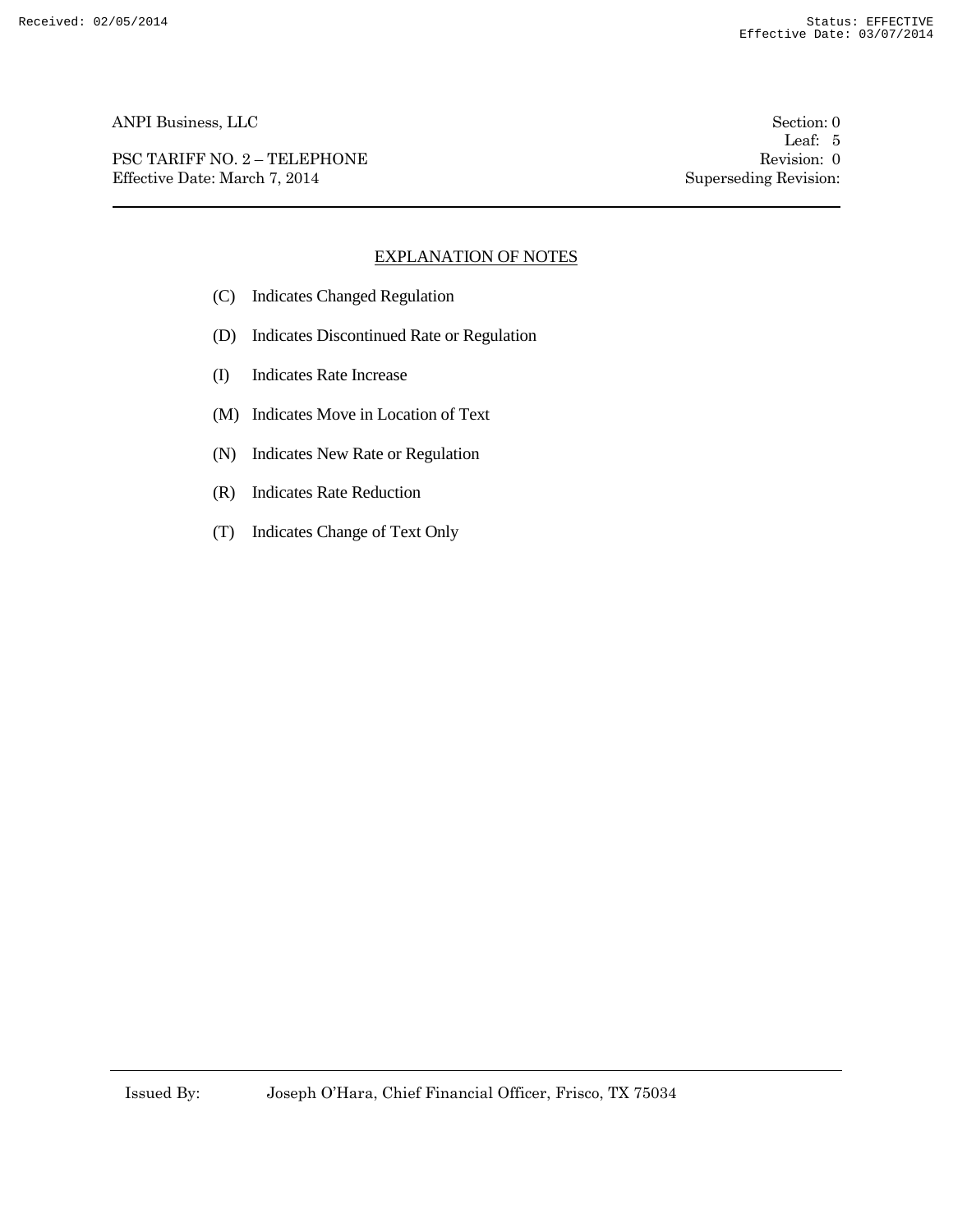PSC TARIFF NO. 2 – TELEPHONE Revision: 0 Effective Date: March 7, 2014 Superseding Revision:

# INDEX

# A

| Section | Page |
|---------|------|
|         |      |
|         |      |
|         |      |
|         |      |
|         |      |
|         |      |

### $\, {\bf B}$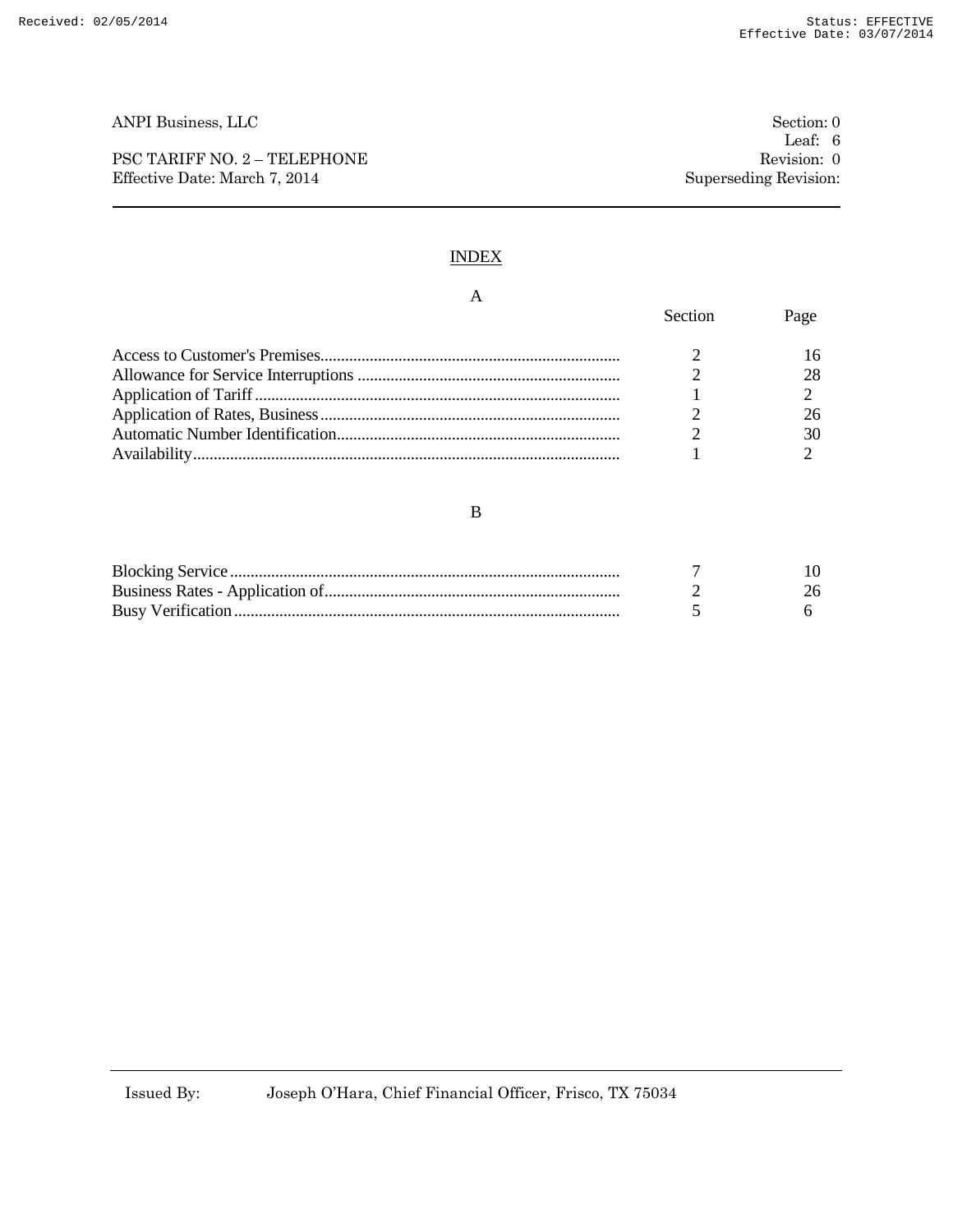PSC TARIFF NO. 2 – TELEPHONE Revision: 0 Effective Date: March 7, 2014 Superseding Revision:

Leaf: 7

# INDEX (cont'd)

C

| Section | Page  |
|---------|-------|
|         |       |
|         |       |
|         |       |
|         | 28-29 |
|         | 16    |
|         |       |
|         |       |
|         |       |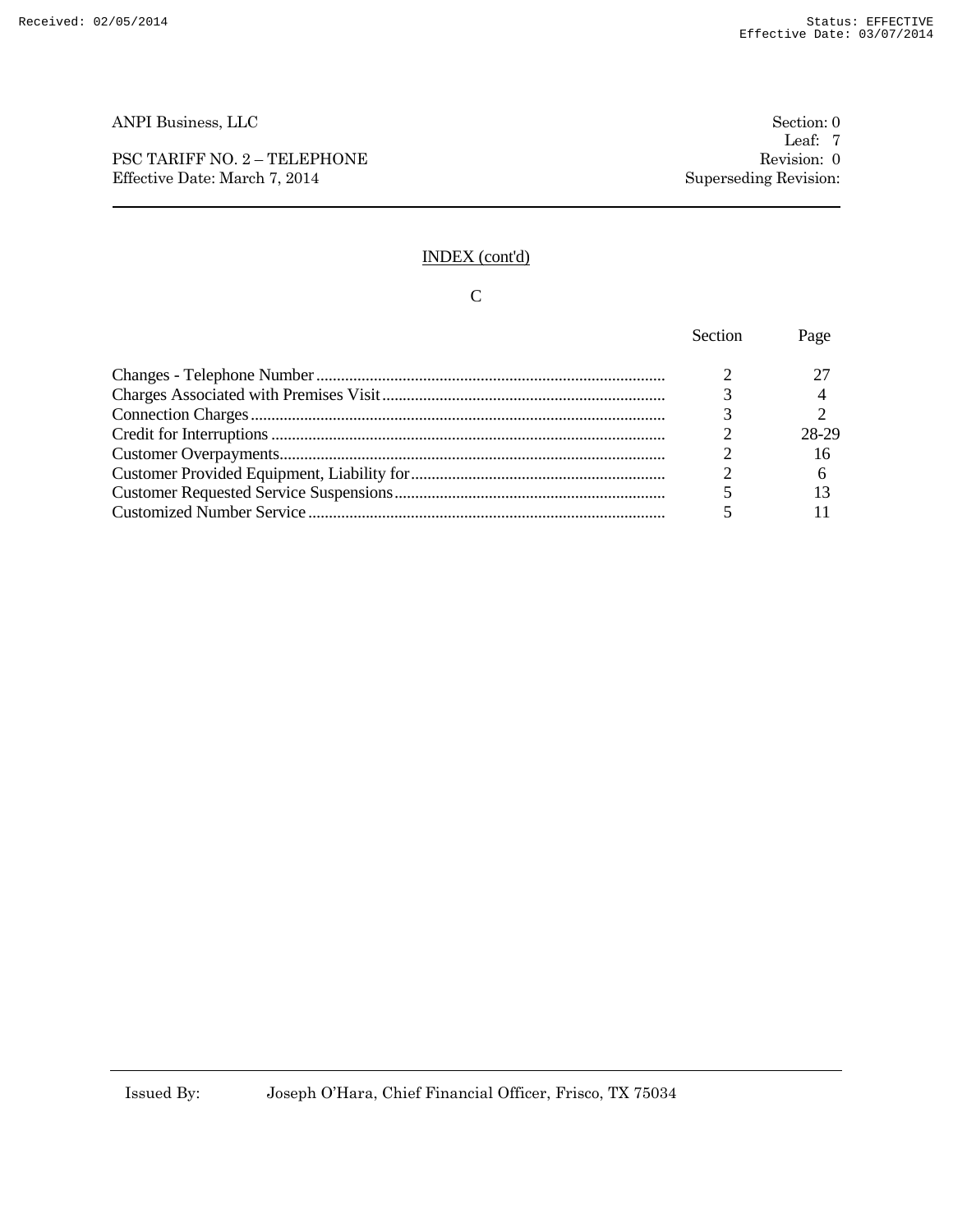| ANPI Business. LLC             | Section: 0            |
|--------------------------------|-----------------------|
|                                | Leaf: 8               |
| PSC TARIFF NO. 2 – TELEPHONE . | Revision: 0           |
| Effective Date: March 7. 2014  | Superseding Revision: |
|                                |                       |

# INDEX (cont'd)

| D |                                  |                |
|---|----------------------------------|----------------|
|   | Section                          | Page           |
|   | 2                                | $12 - 13$      |
|   | $\overline{2}$                   | 27             |
|   | 5                                | 8              |
|   | $\overline{2}$                   | 27             |
| E |                                  |                |
|   | $\overline{2}$                   | 25             |
|   | $\overline{2}$                   | 20             |
|   | 11                               | $1 - 13$       |
| F |                                  |                |
|   | 2                                | 11             |
| G |                                  |                |
|   | $\overline{2}$<br>$\overline{2}$ | $1 - 31$<br>17 |

# $\,$  H

(Reserved for future use)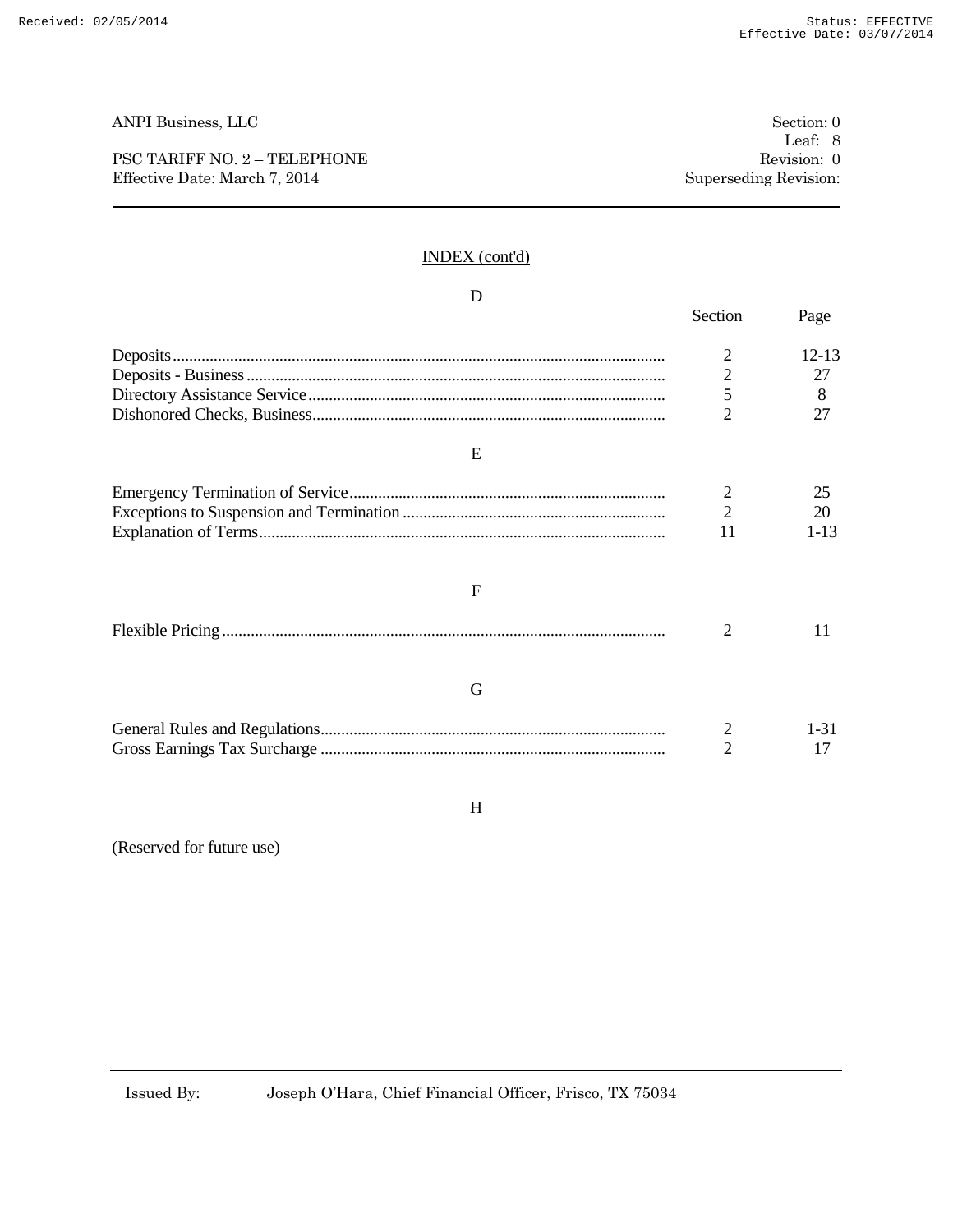PSC TARIFF NO. 2 – TELEPHONE Revision: 0 Effective Date: March 7, 2014 Superseding Revision:

# INDEX (cont'd)

## I

| <b>Section</b> | Page |
|----------------|------|
|                |      |
|                |      |
|                |      |
|                |      |
|                |      |

### J

(Reserved for future use)

K

(Reserved for future use)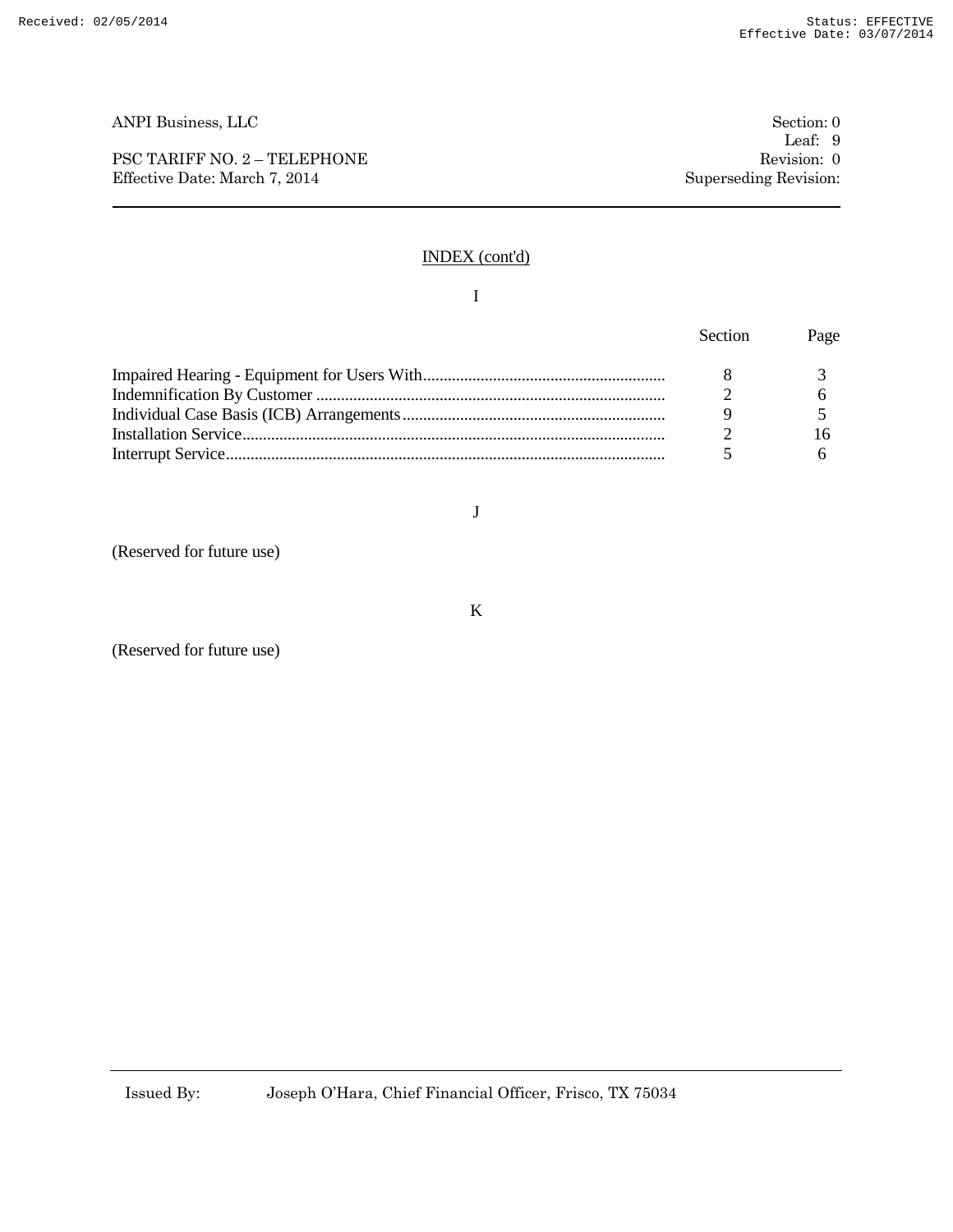ANPI Business, LLC Section: 0 Leaf: 10 PSC TARIFF NO. 2 – TELEPHONE Revision: 0 Effective Date: March 7, 2014 Superseding Revision:

# INDEX (cont'd)

### L

| Section | Page   |
|---------|--------|
|         |        |
|         | 30     |
|         |        |
|         |        |
|         | $1-10$ |
|         |        |
|         |        |
|         |        |

| Moves, Adds and Changes |  |
|-------------------------|--|

### N

|  | $4-5$ |
|--|-------|
|  | 19.   |
|  |       |
|  |       |

# O

| <b>Obligation of Company</b> |  |
|------------------------------|--|
|------------------------------|--|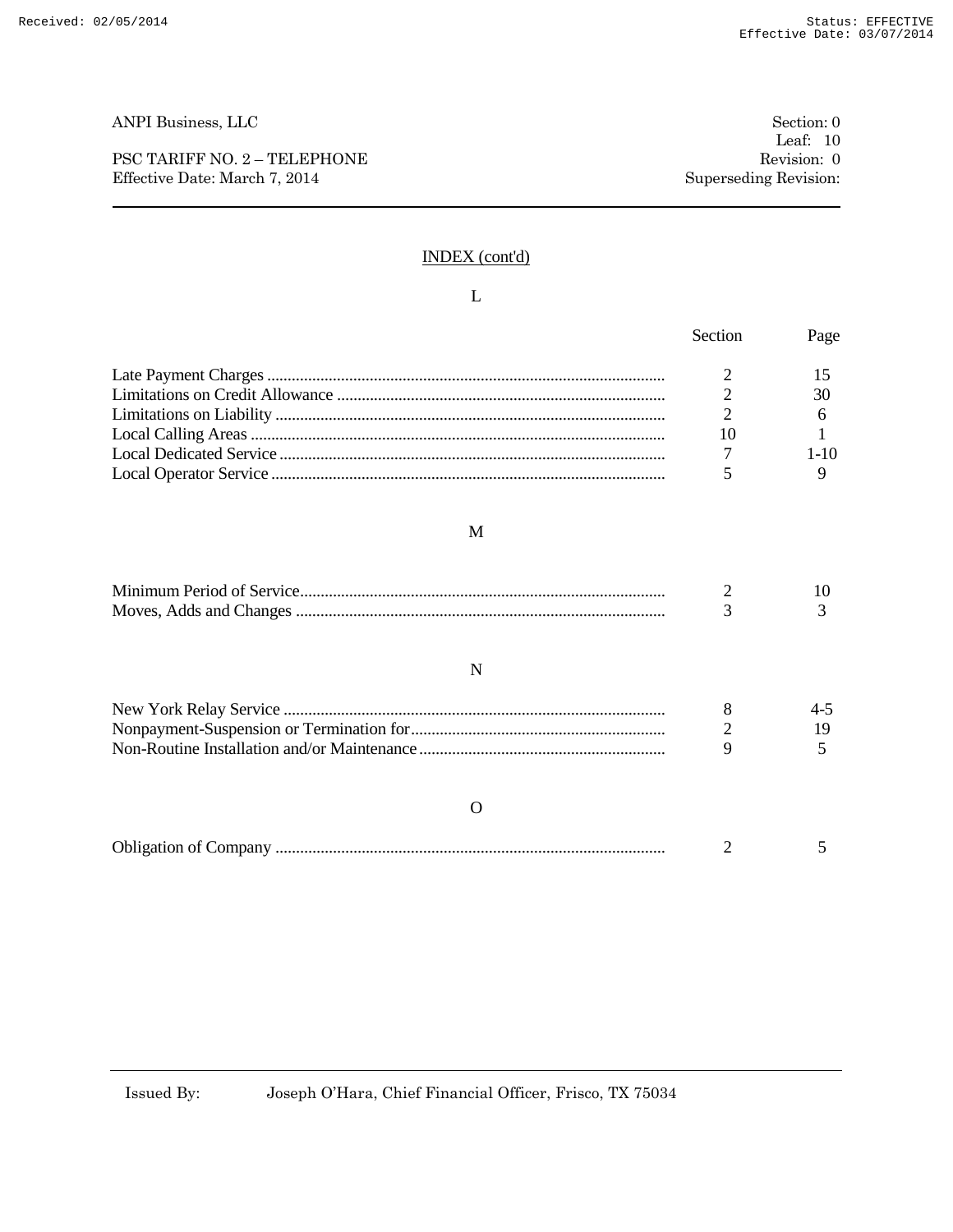PSC TARIFF NO. 2 – TELEPHONE Revision: 0 Effective Date: March 7, 2014 Superseding Revision:

# INDEX (cont'd)

P

| Page    |
|---------|
|         |
| $12-16$ |
|         |
|         |

### R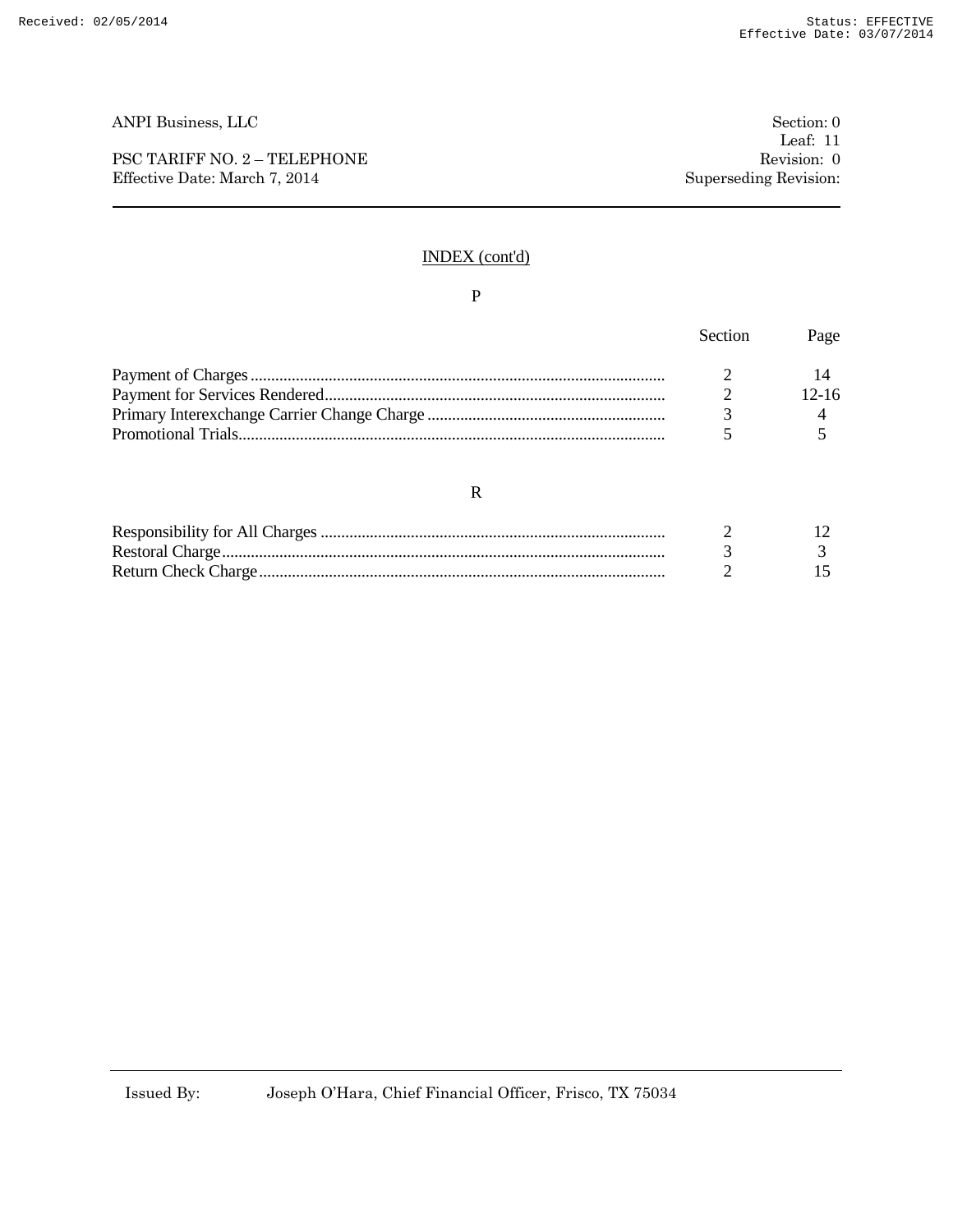PSC TARIFF NO. 2 – TELEPHONE Revision: 0 Effective Date: March 7, 2014 Superseding Revision:

# INDEX (cont'd)

# S

|                                         | Section | Page     |
|-----------------------------------------|---------|----------|
|                                         |         | 28       |
|                                         |         |          |
|                                         |         | $4 - 5$  |
|                                         |         | $1 - 5$  |
|                                         |         | $2 - 3$  |
| Special Equipment for Hearing or Speech |         |          |
|                                         |         |          |
|                                         |         | $1 - 12$ |
|                                         |         |          |
|                                         |         | $1 - 13$ |
|                                         |         | $17-18$  |
|                                         |         | 19-25    |

### T

|  |  | $17-18$   |
|--|--|-----------|
|  |  | $3-4$     |
|  |  | $19 - 25$ |
|  |  | $22 - 25$ |
|  |  | $1 - 14$  |
|  |  |           |
|  |  |           |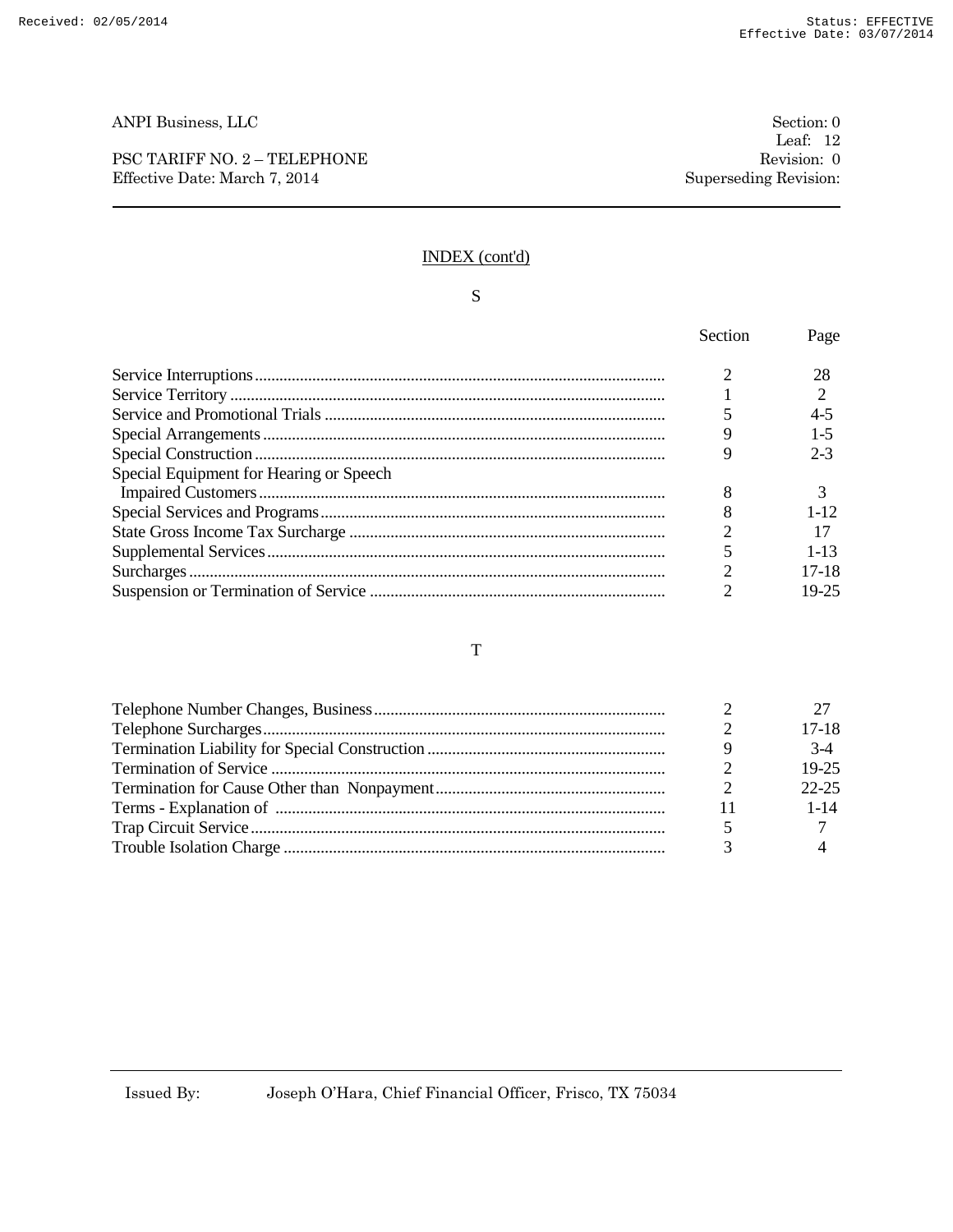PSC TARIFF NO. 2 – TELEPHONE Revision: 0 Effective Date: March 7, 2014 Superseding Revision:

# INDEX (cont'd)

### U

| Section | Page |
|---------|------|
|         |      |
|         |      |
|         | 5-8  |
|         |      |
|         |      |
|         |      |

| Village or Municipal Surcharge |  |
|--------------------------------|--|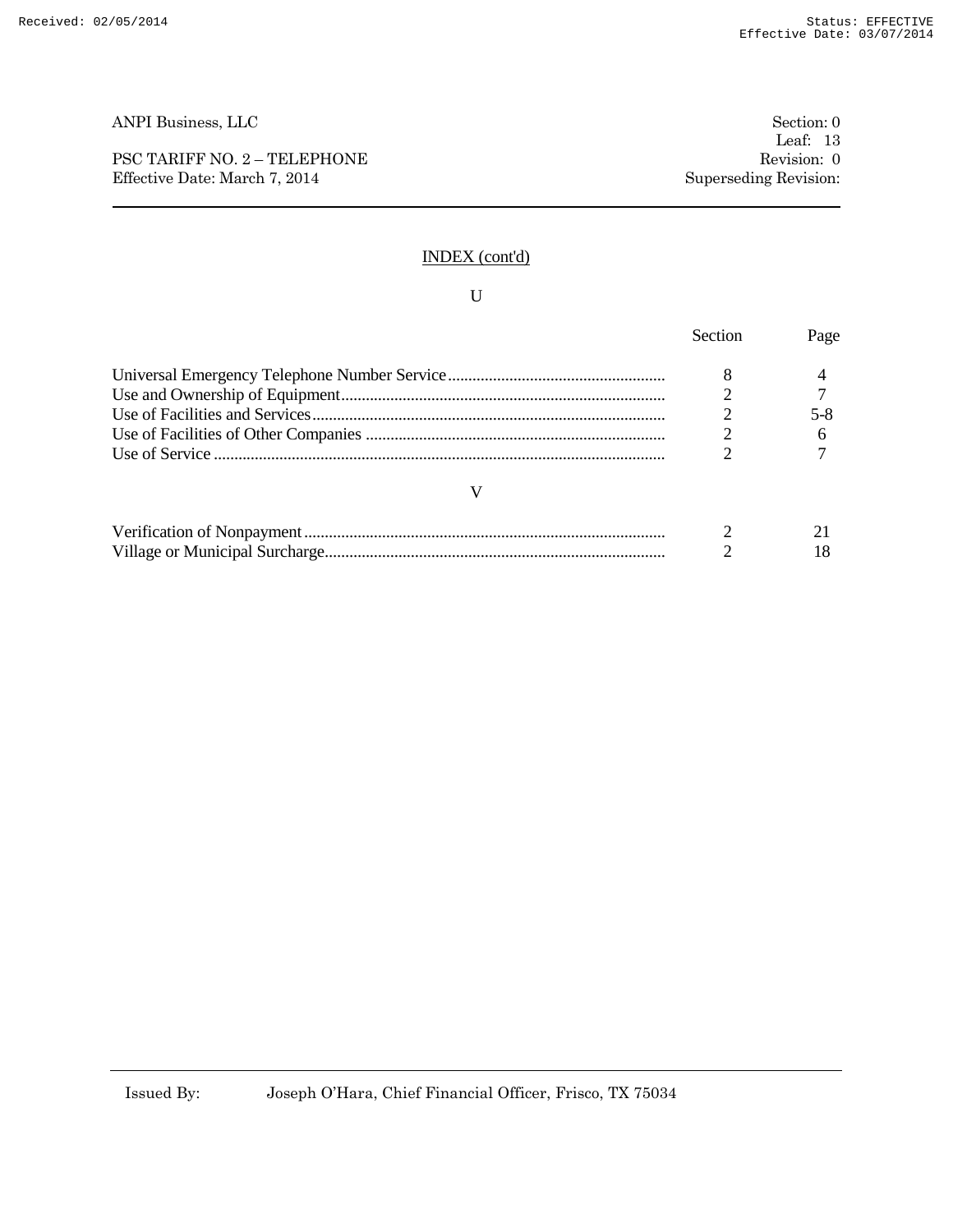ANPI Business, LLC Section: 0 Rate Schedule Leaf: 14 PSC TARIFF NO. 2 – TELEPHONE Revision: 0 Effective Date: March 7, 2014 Superseding Revision:

### RATE SCHEDULE

### **CURRENT RATES**

### SECTION 3 - CONNECTION CHARGES

3.2 RESTORAL CHARGE

|     | <b>Business</b>                                                                      | \$50.00                       |
|-----|--------------------------------------------------------------------------------------|-------------------------------|
| 3.3 | <b>MOVES, ADDS AND CHANGES</b>                                                       |                               |
|     | Business Move - Per Order<br>Business Add - Per Order<br>Business Change - Per Order | \$10.00<br>\$10.00<br>\$10.00 |
| 3.4 | <b>CHARGES ASSOCIATED WITH PREMISES VISIT</b>                                        |                               |
|     | <b>Trouble Isolation Charge</b>                                                      |                               |
|     | Per hour rate per technician                                                         | \$55.00                       |

3.5 PRIMARY INTEREXCHANGE CARRIER CHANGE CHARGE \$5.00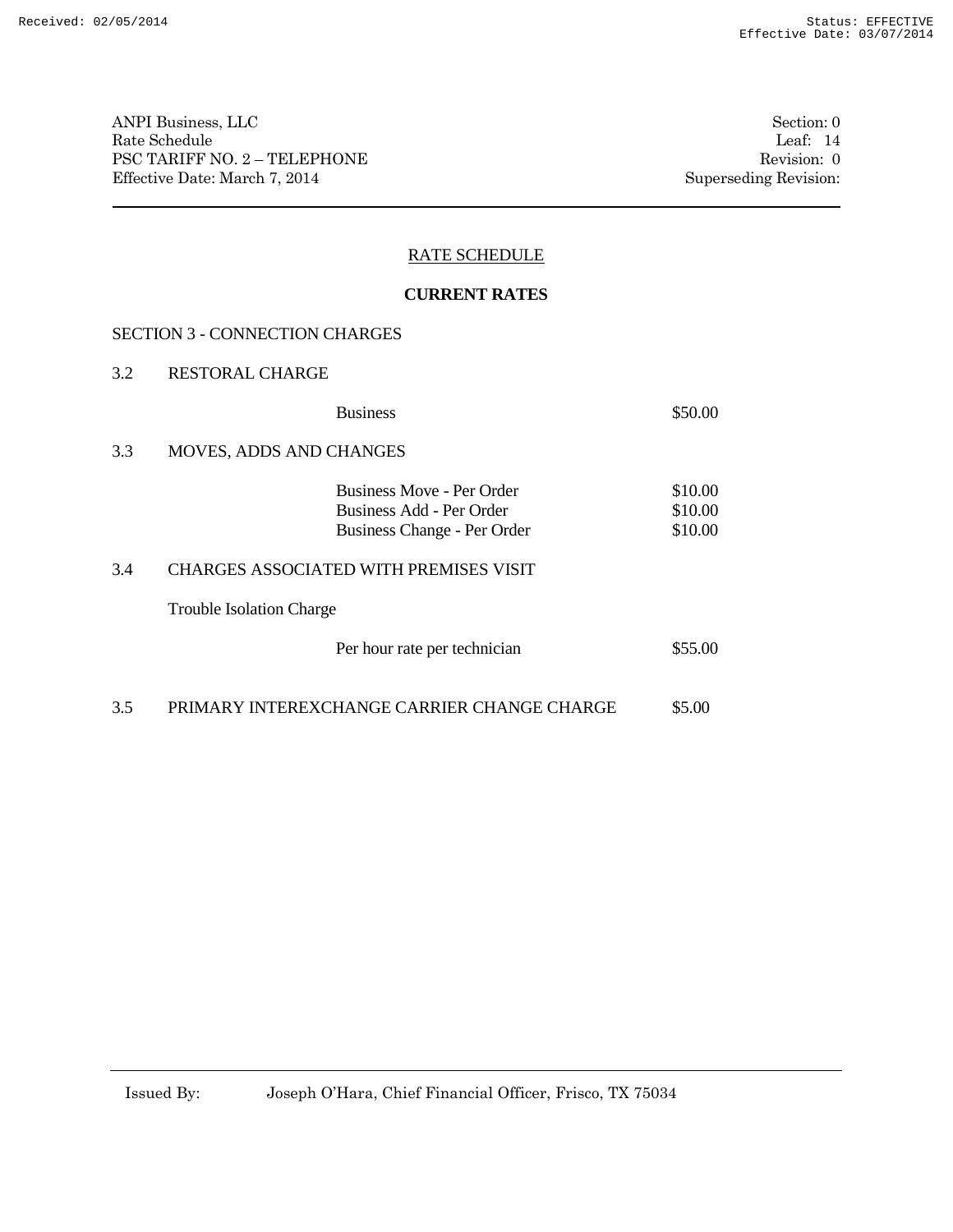ANPI Business, LLC Section: 0 Rate Schedule Leaf: 15 PSC TARIFF NO. 2 – TELEPHONE Revision: 0 Effective Date: March 7, 2014 Superseding Revision:

# **CURRENT RATES**

SECTION 4 – RESERVED FOR FUTURE USE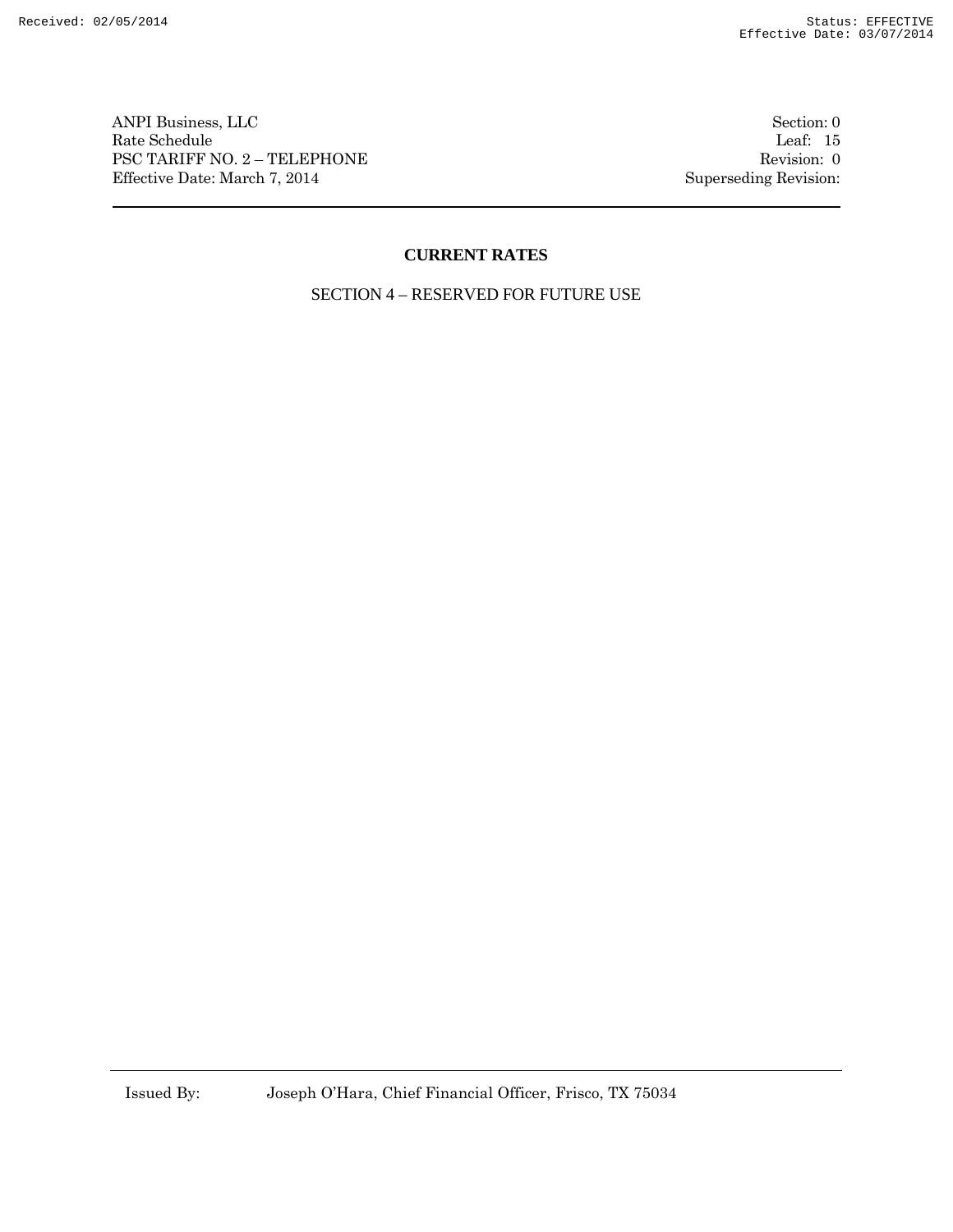ANPI Business, LLC Section: 0 Rate Schedule Leaf: 16 PSC TARIFF NO. 2 – TELEPHONE Revision: 0 Effective Date: March 7, 2014 Superseding Revision:

## **CURRENT RATES**

# SECTION 5 - SUPPLEMENTAL SERVICES

# 5.1 RESERVED FOR FUTURE USE

5.2 RESERVED FOR FUTURE USE

### 5.5 BUSY VERIFICATION AND INTERRUPT SERVICE

| Verification Charge, each request | \$3.00 |
|-----------------------------------|--------|
| Interrupt Charge, each request    | \$3.00 |

5.6 TRAP CIRCUIT SERVICE

Upon request for this service, the monthly charge to the customer will be increased by any charges incurred by the Company for the provision of this service.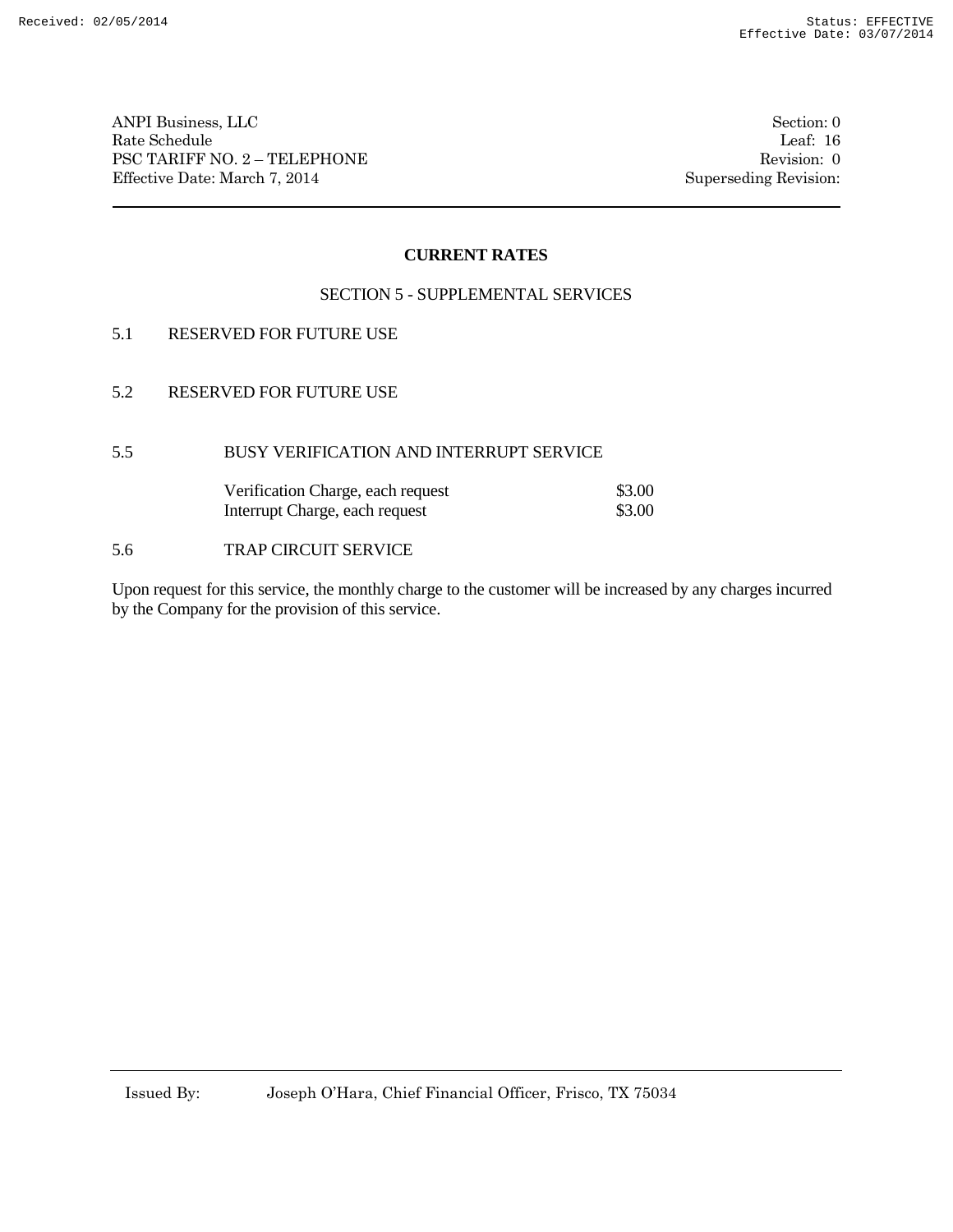ANPI Business, LLC Section: 0 Rate Schedule Leaf: 17 PSC TARIFF NO. 2 – TELEPHONE Revision: 0 Effective Date: March 7, 2014 Superseding Revision:

## **CURRENT RATES**

### SECTION 5 - SUPPLEMENTAL SERVICES (cont'd)

## 5.7 DIRECTORY ASSISTANCE SERVICE

Per query \$.85

### 5.8 LOCAL OPERATOR SERVICE

Local Operator Assistance, per call: \$.85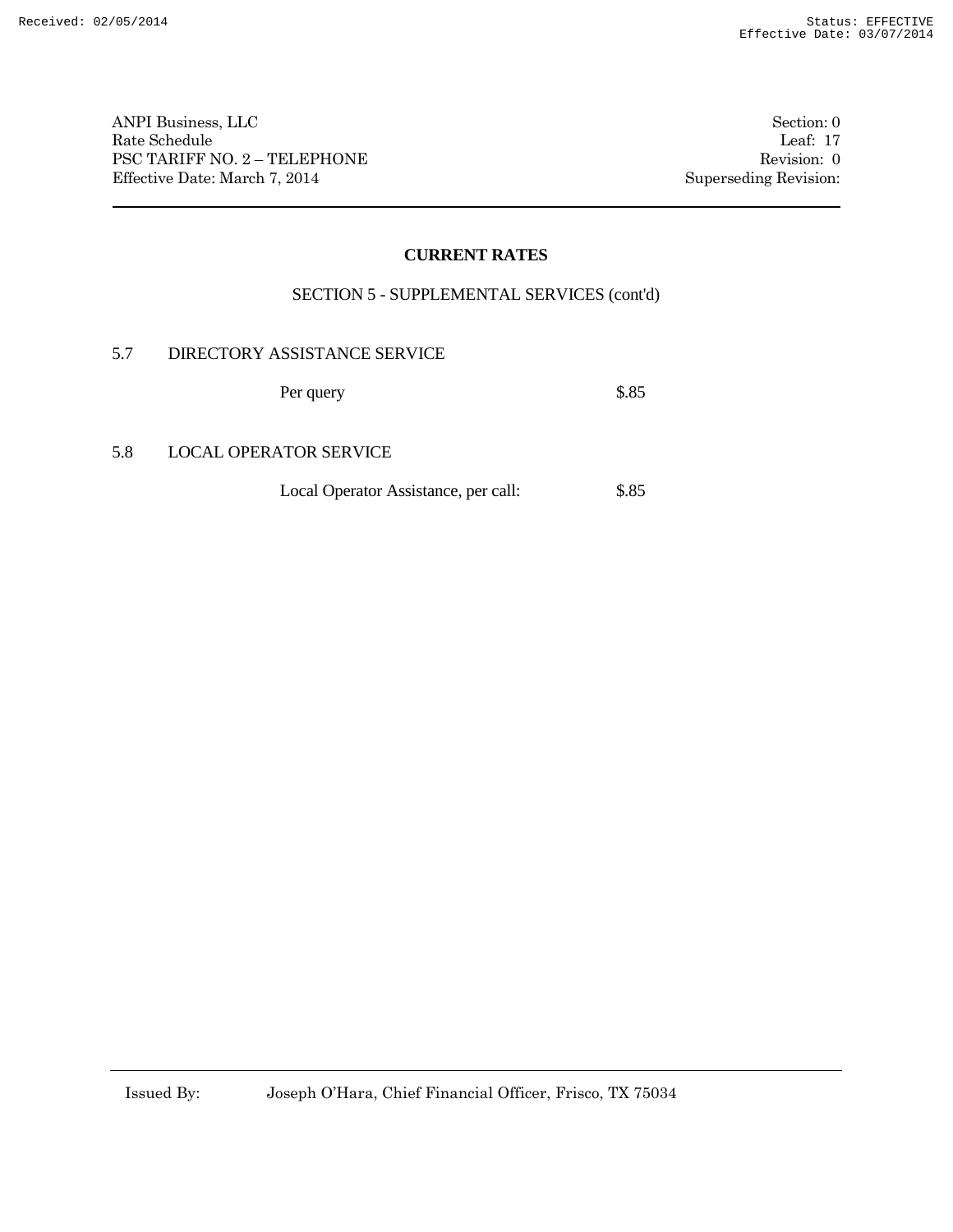ANPI Business, LLC Section: 0 Rate Schedule Leaf: 18 PSC TARIFF NO. 2 – TELEPHONE Revision: 0 Effective Date: March 7, 2014 Superseding Revision:

# **CURRENT RATES**

SECTION 6 - RESERVED FOR FUTURE USE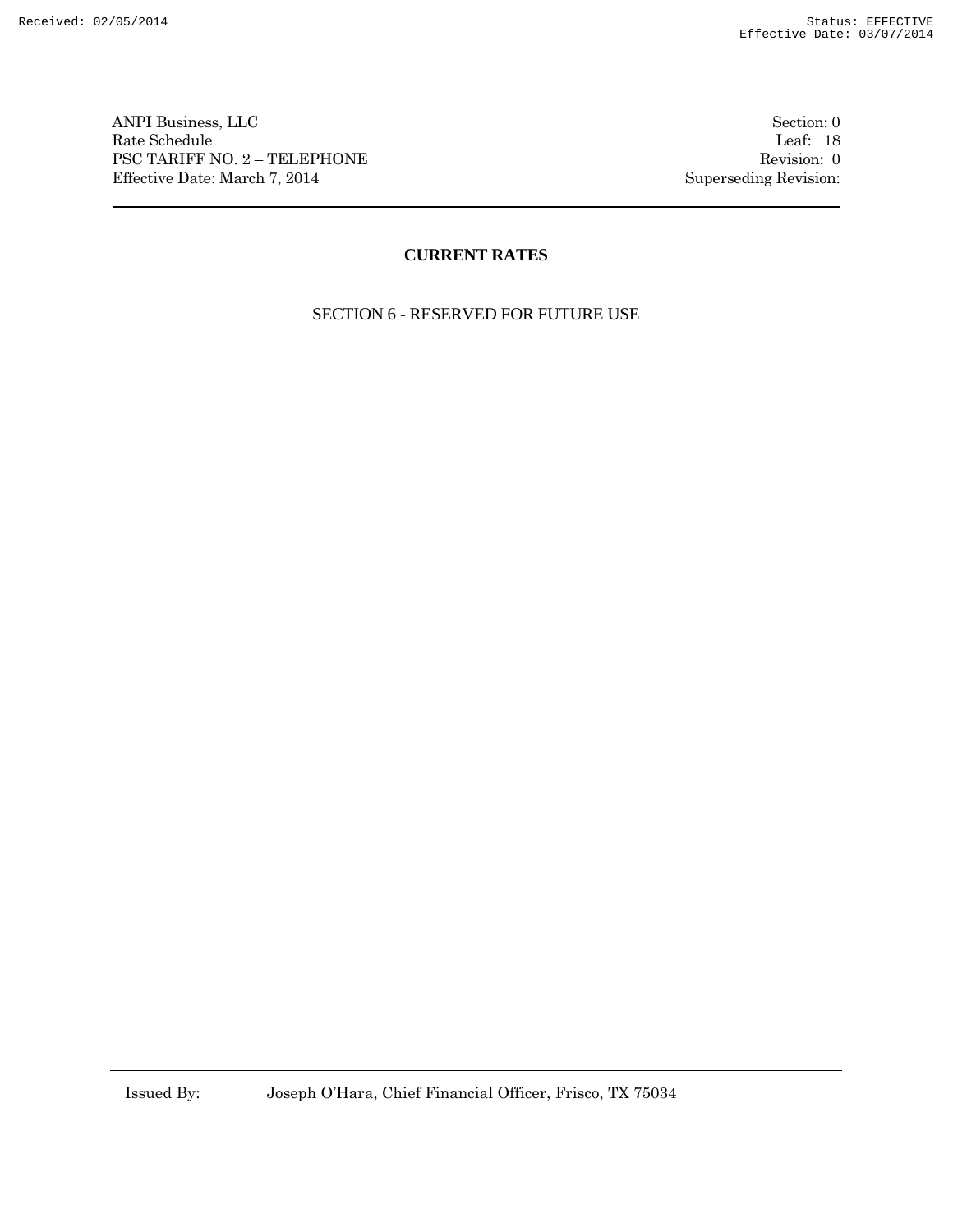ANPI Business, LLC Section: 0 Rate Schedule Leaf: 19 PSC TARIFF NO. 2 – TELEPHONE Revision: 0 Effective Date: March 7, 2014 Superseding Revision:

### SECTION 7 – LOCAL DEDICATED SERVICES

| 7.2.1 | Dedicated T-1 Local Measured Service |                                                                         |            |  |  |
|-------|--------------------------------------|-------------------------------------------------------------------------|------------|--|--|
|       |                                      | 7.2.1.1 Nonrecurring Connection Charge                                  | \$425      |  |  |
|       |                                      | 7.2.1.2 Monthly Recurring Port Charges                                  |            |  |  |
|       |                                      | Port only                                                               | \$299      |  |  |
|       |                                      | Port Plus Loop                                                          | <b>ICB</b> |  |  |
|       |                                      | 7.2.1.3 Per minute charge for calls within<br><b>Local Calling Area</b> | \$.02      |  |  |
| 7.2.2 | Dedicated PRI Local Measured Service |                                                                         |            |  |  |
|       |                                      | 7.2.2.1 Nonrecurring charge                                             | \$425      |  |  |
|       |                                      | 7.2.2.2 Monthly recurring charge                                        |            |  |  |
|       |                                      | Port only                                                               | \$399      |  |  |
|       |                                      | Port Plus Loop                                                          | <b>ICB</b> |  |  |
|       |                                      | 7.2.2.3 Per minute charge for calls within<br><b>Local Calling Area</b> | \$.02      |  |  |
| 7.2.3 |                                      | Dedicated DS3 Local Measured Service                                    |            |  |  |
|       |                                      | 7.2.3.1 Nonrecurring Connection Charge                                  | <b>ICB</b> |  |  |
|       |                                      |                                                                         |            |  |  |